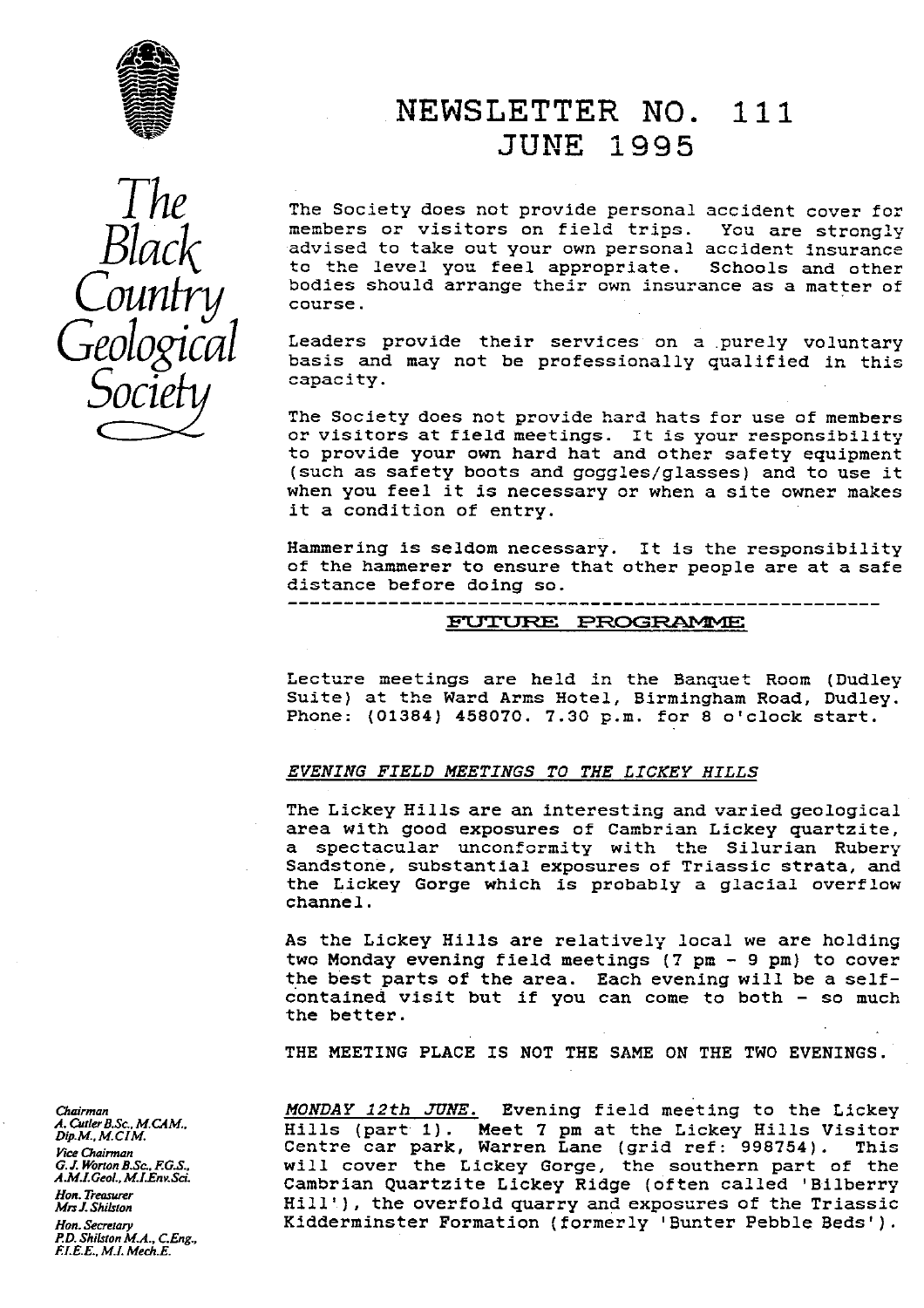*MONDAY 26TH JUNE.* Evening field meeting to the Lickey Hills (part 2). Meet 7 pm at the Monument Lane car park on Beacon Hill (grid ref: 986759). will cover the general geology of the area viewed from Beacon Hill, then Clent Breccia (Permian) of the car park, Keele Clay with sandstone beds (upper Carboniferous) of the golf course, the unconformity at Rubery between Rubery\Sandstone (Lower Silurian) and Lickey Quartzite (Lower Cambrian) and an exposed fault in the Rubery Sandstone at Leach Green Lane.

*MONDAY 19th TUNE.* Lecture: "Alaska and the Yukon - glaciers and gold" by Paul Shilsten (Society member).

PAUL SHILSTON writes: "This talk derives from a 3 week visit to Alaska and The Yukon in 1993. It will follow two quite different themes - the superb glacial features in Alaska left after the Ice Age and the 1897-8 gold rush trail to Dawson City in the Yukon.

Alaska is on a plate boundary and has had its share of earthquakes and volcanic *activity so* we will first look at Mt. McKinley National Park and the Then there are spectacular views of the existing glaciers - much reduced from their Ice Age extent but still impressive followed by the aftermath of the ice including muskeg country, kettleholes, river terraces and massive river bluffs resulting from the subsequent changes in sea level, deposits of glacial till and river gravels and wind *blown* deposits.

For the Gold Rush trail we follow the treasure-hunters from Skagway, crossing the watershed to the Yukon River, then down the river to Dawson City and finally to the goldfields. There are many points of geological interest on the way - not that the miners would have appreciated them - and the talk will also describe the occurrence of gold and how it is collected.

*SUNDAY 24th SEPTEMBER.* Field meeting to Lathkill Dale and Stoney Middleton, Derbyshire. Leader: Dr. Cynthia Burek (Open University).

Meet at 10.30 a.m. at Shining Bank Quarry (grid ref:232648) about 5 miles south-east of Bakewell. Travel up the A6 road through Matlock, then through Rowsley; about 1 mile after Rowsley turn left along the B5056. Go along the B5056 for about 3/4 mile, then just before the bridge over the Lathkill River there is a track to the right leading to the quarry entrance.

This field meeting will look at the Quaternary of north Derbyshire and *iri*particular the history of glaciation in the area, studying glacial till and wind-blown loess deposits and looking at landforms caused by glacial action. The first venue, Shining Bank Quarry (entrance at 232648), has the best exposed lodgment till in the region, with Lake District erratics and striated bedrock. In Conkesbury Quarry (211651), worked for barytes, the till is absent but there is a deposit of loess.

Lunch will be taken in Bakewell (or bring sandwiches).

After lunch we will visit Hassop Col viewpoint (243735) to consider the influence of local topography an Ice movement, then to Darlton Quarry (217758) where a till infills a former tributary valley of Middleton Dale, now hanging above it. Finally to Bee Low Quarry (090791) to assess the effects of glacial erosion on the upland landscape.

DR. CYNTHIA BUREK is with the Open University. She studied the subject of this field meeting for her PhD thesis.

This is a *joint field meeting organised by Manchester Geological Association.*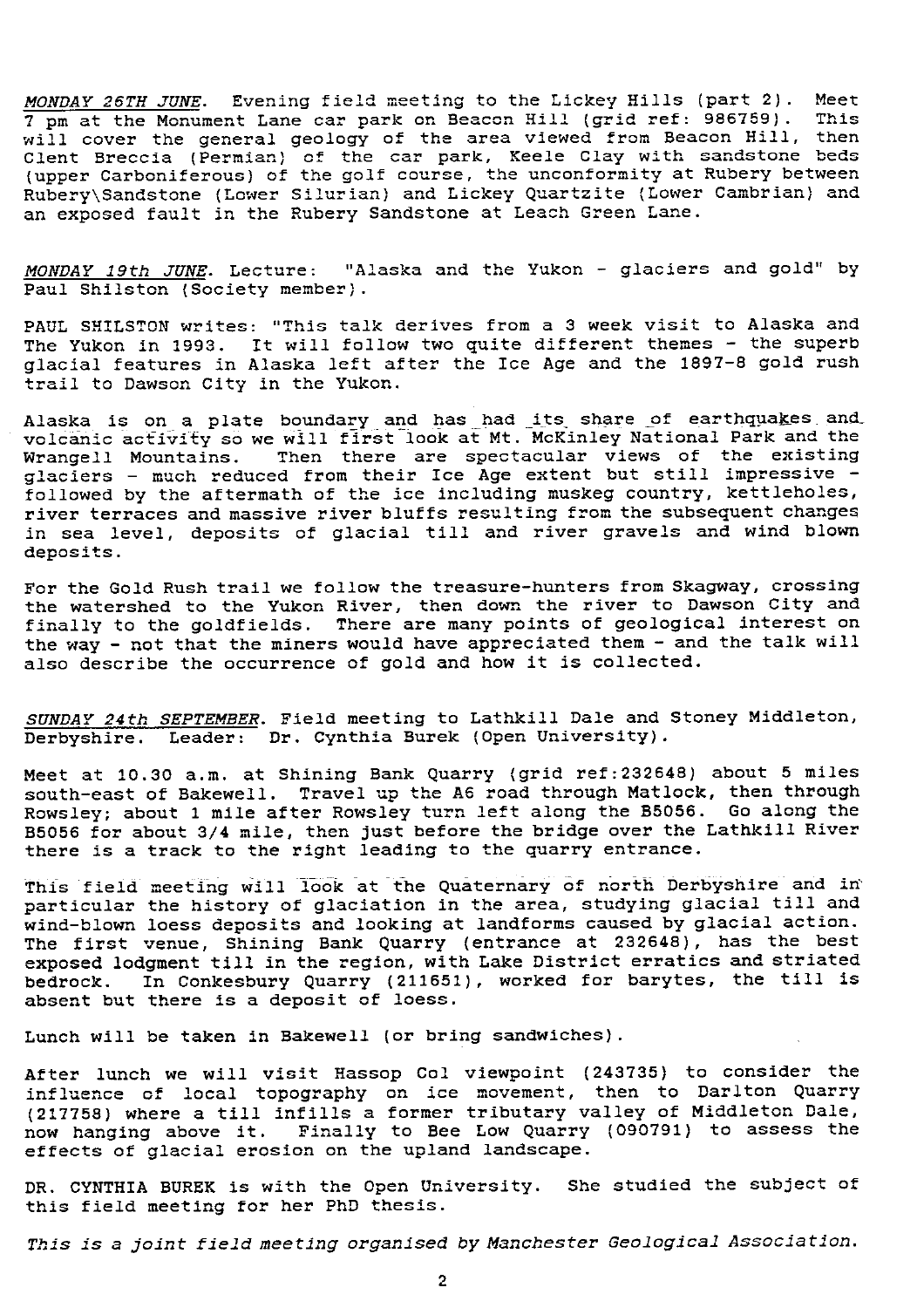MONDAY 9th OCTOBER. Lecture: "The geology of the Solar System" by Dr. Bob Owens (National Museum of Wales).

MONDAY 30th OCTOBER. Lecture: "Geology of the Canary Islands" by Dr. John Stanley (Keele Uiversity).

MONDAY 27th NOVEMBER. Lecture: "Thrust tectonics and piggyback basins in the western Spanish Pyrenees" by Dr. Jonathan Turner (Birmingham University).

MONDAY 15th JANUARY 1996. Lecture : "The Great Dyke of Zimbabwe" by Dr. J.I. Langford (Birmingham University).

--------------------------------

#### **REPORTS**

GAIA - There is life, Jim, but not as we know it! by Graham Worton on Monday 20th March 1995

Graham's lecture briefly introduced some of the more recent ideas about planet earth and the life it supports.

In simple terms the earth is a physical and chemical system in which energy, ususally as heat, and chemicals are continually transferred around the globe and change the surface of the planet. Many complex and intimately related processes and cycles exist from the building and eroding of mountains to the gases and water vapour continually exchanging between the oceans and the atmosphere.

Traditionally, life has been viewed as having a passive role in this physical earth system, adapting to the environments that are produced by the physical, chemical and mechanical processes of the earth.

Life is also traditionally viewed as beginning with very simple animals in the Precambrian some 3500 million years ago. With advancing time, the organisms gradually evolve to become more complex and culminate in the pinnacle of evolution that we call man.

Such views are increasingly being questioned. Modern studies suggest that life as a whole is a major factor in changing the face of the planet itself and exerts powerful controls over the distribution of heat, moisture and chemicals around the earth.

Recent detailed studies of fossils, in particular those of the Burgess Shales of British Columbia, suggest that life has, even from the early times, been a very extensive web of creatures and that it is possible that the 'tree' which appears to get ever-more branches and increasingly complex over time, may actually get branches 'lopped' off with marching time with periodic mass extinction. This causes a new stable system of environment and living things to occur, which then evolve together along a completely different route and to different ends. Such phenomena are seen to occur in so called 'chaos theory' geometry, where a system grows increasingly complex and then goes through a major self re-adjustment to a new stable state. These ideas are not new and by combining these diverse areas of expertise we can adapt a new way of looking at the earth and how it works to take us forward.

The lecture concluded with an attempt to do this by using examples to illustrate how pollution (which we probably consider to be escape or spillage of chemicals into an area where they are not supposed to be, or where their presence causes harm) may be natural.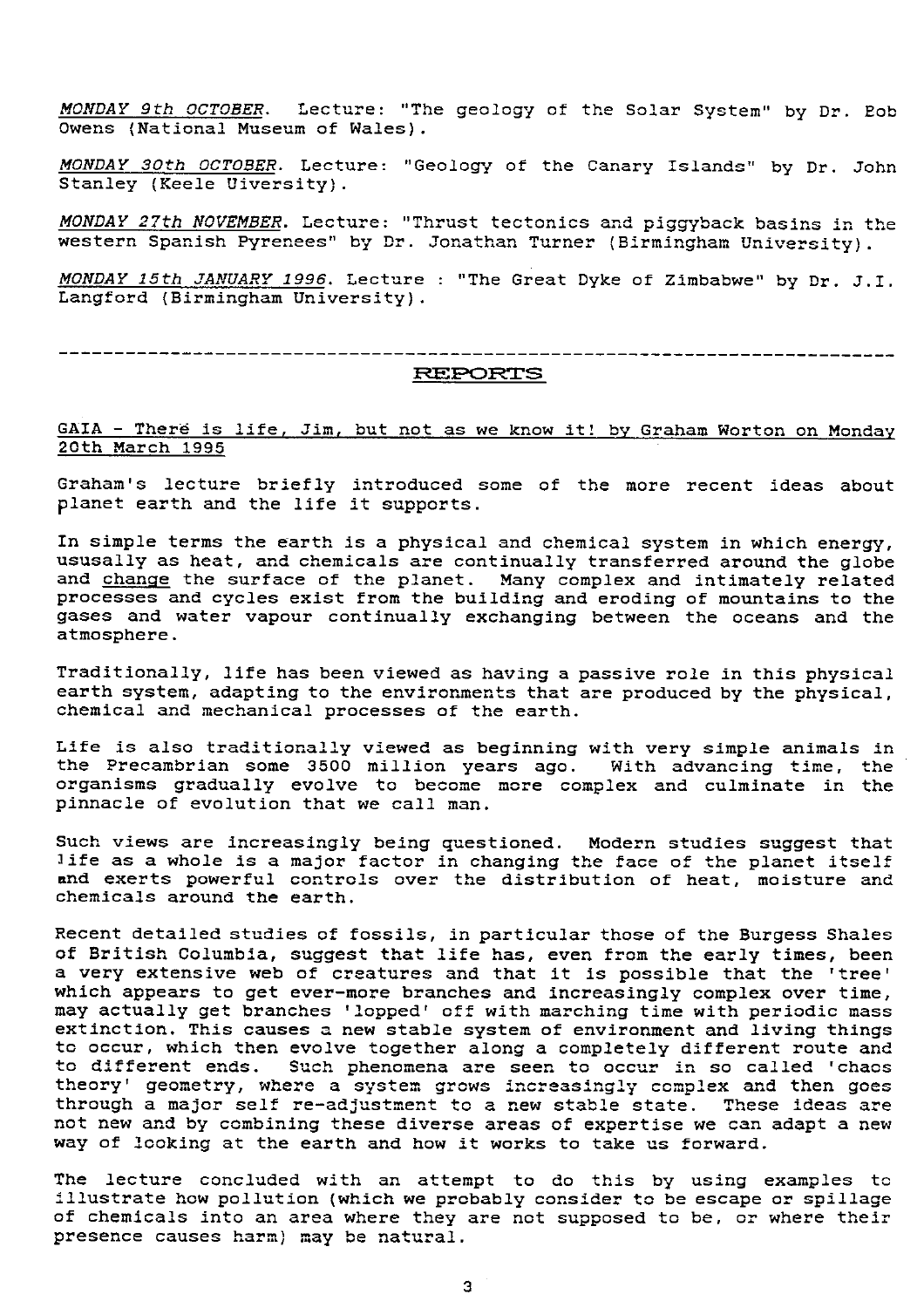Possibly the greatest pollution event ever is that caused by green plants which changed the atmosphere by polluting it with so much oxygen that it would never recover. However, if this production of oxygen had continued then the oxygen would have reached levels highly toxic to life and where even wet wood would burn spontaneously.

So what stops this from happening? GALA theory has been proposed which suggests that life in its widest sense looks after itself with control systems to limit such happenings (a bit like us losing heat by sweating when we get hot).

There may be control systems of living things that we know nothing about and Graham continued the lecture by stating that we should respect all living *things and* control damage in areas where harm is all too obvious, such as *in rain* forests and coral reefs. Perhaps GAIA's control systems can be over stressed and mankind may become an intolerable de-stabilising force which may have to go'. Or perhaps **man has evolved to be a consciousness, a means of** getting information around the body of the earth to help to limit and repair damage to the earth's ecosystems. Who knows?

In Dudley plans have been tabled to build a 'Castle Earth Science Centre', a fortress of conservation promoting respect for earth sciences, *human* history and biology alike. The centre has great vision and potential if only we can make it happen.

The Chairman thanked Graham for his "brave and lucid account of disparate theories".

GRAHAM WORTON

#### Field meeting to the area around Brampton Bryan, Worcestershire on April 22nd. Led by Dr. Helen Boynton .

On Wenlock Edge the wood's in trouble, His forest fleece the Wrekin heaves; The gale .....

Striking westwards the rhythmic rolling stirred the usual Housman lines, half learned aeons ago. I rubbed my sleepy eyes ...

> If it chance your eye offends you Pluck it out, lad, and be sound.

to see the cold blobs of teeming sleet spend their few moments of life down my windscreen. Through Bewdley - over the Severn -

> Farewell to barn and stack and tree, Farewell to Severn shore.

slanting by the twisted spire of Cleobury Mortimer at last the lad is *in* Shropshire. Then over the Clees, now snow capped with last spring ice,  $-$ 

> From Clee to heaven the beacon burns, The shires have seen it plain ....

to Ludlow town ....

When smoke stood up from Ludlow And mist blew off the Teme.

turn right at the by-pass through steaming sleet which turns to snow on every low hill; Brampton Bryan's not far now. Oh, there they are on the map!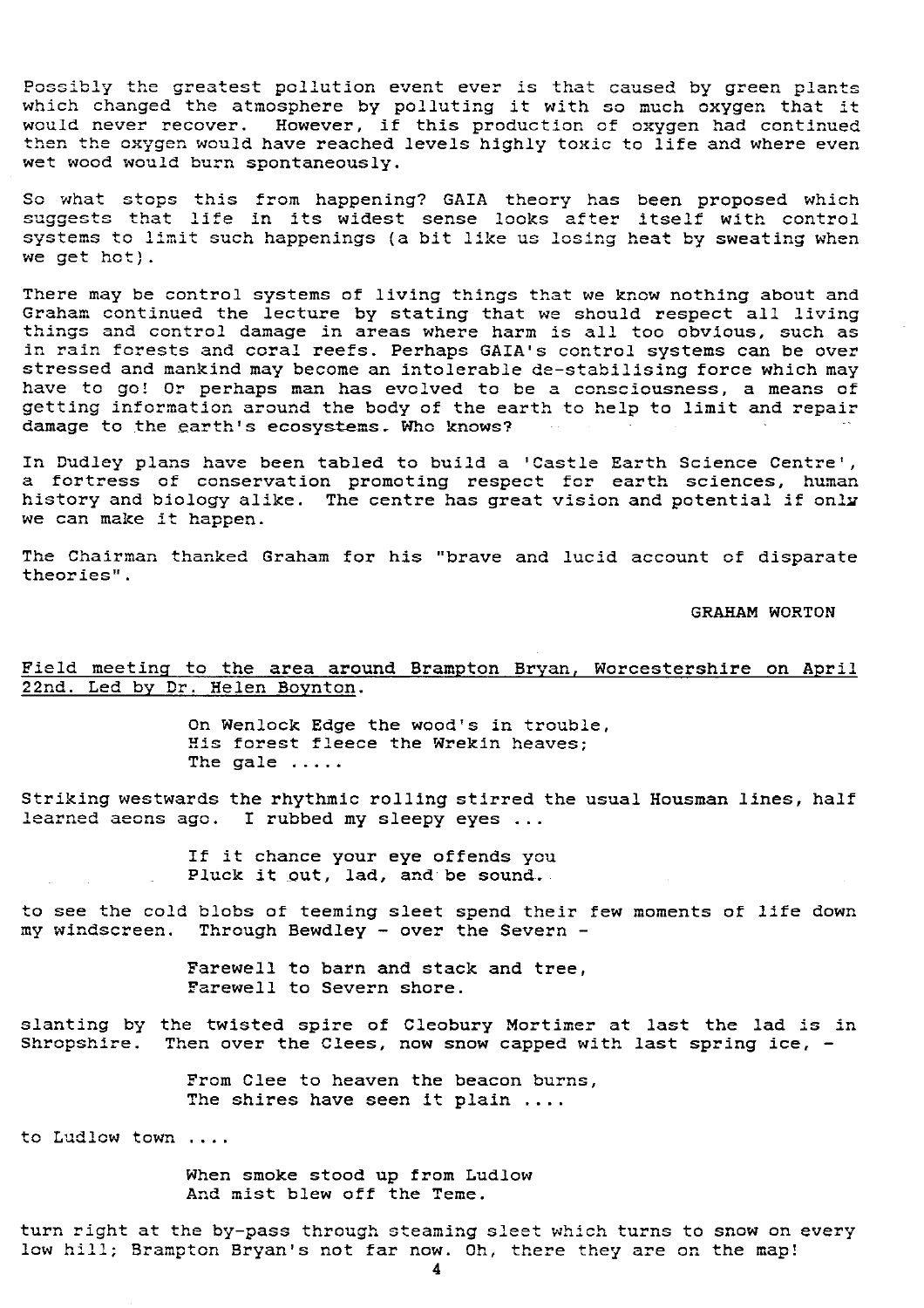lunton and Clunbury Clungford and Clun Are the quietest places Under the sun.

Sleety, raw cold Brampton Bryan invades me. The paradox of the country village - the beauty, the peace, the apparent harmony with nature (shades of Gaia!), but also the awful ennui so unsettling for Madame Bovary in rural France.

Our first site was allegedly Caractacus's last stand - Coxhall Hill. A small hill, deliciously slimy in ice cold sleet and wind, has yielded numerous graptolites from the Silurian Wenlock Shales. In my little patch it seemes that the worm holes were far more abundant than graptolites although it was not hard to spot the latter. Didymograptus murchisoni and Diplograptus multidens were there to be found. though not by me. Dr. Helen Boynton, our leader, urged us to spot the fan-shaped graptolite, Dictyonema flabelliforme, and a few fragments were found,, mostly by the children. This private quarry is accessible to responsible geologists (aren't we all?) by request to the owner who lives in Brampton Bryan.

The Pedwardine inlier of Precambrian grits and conglomerates, just to the buth of the village, was next on our itinerary. It was quite a small -6xposure consisting of a few low rocks in a field swept by sleet laden frigid winds. A few taps served to reveal the conglomeritic nature of these much weathered rocks before we beat a hasty retreat to the relative warmth of the cars.

A short distance away, at the edge of a small eastwards draining gully on Upper Pedwardine Farm (367708), was an exposure which Dr. Boynton called 'a classic exposure site' as it shows an important unconformity between Tremadoc (Cambrian) below and Upper Llandovery (Silurian) above. The junction could be clearly seen in the gully side.

At this point we beat a lunch time retreat to the Royal George Inn at Lingen.

This is an area of so much interest. Geologically it is complex and full of fascination. If that can be combined with a study of the flora and fauna, ecology and history of the area, so much the better.

I know that I shall return again and again to one of my favourite parts of  $\_$ kitain - preferably in more clement weather.

I can stand - even enjoy - the cold but 'at my age' the combination of saturation and numbing cold is far from conducive to good health, for

> Now of my three score years and ten, Twenty will not come again And take from seventy springs a score, It only leaves me fifty more.

Sorry, it was just irresistible!

#### GORDON HENSMAN

The Royal George put on a welcome lunch of hot soup and a ploughman's so that we were somewhat reluctant to set off again. We went on to visit exposures higher up in the Silurian, in the Ludlow series.

The first site after lunch was at Wordle's Farm (360695) where there is an old quarry which worked a limestone deposit. The general area of the site was in Silurian mudstone, but the locality featured an old channel cut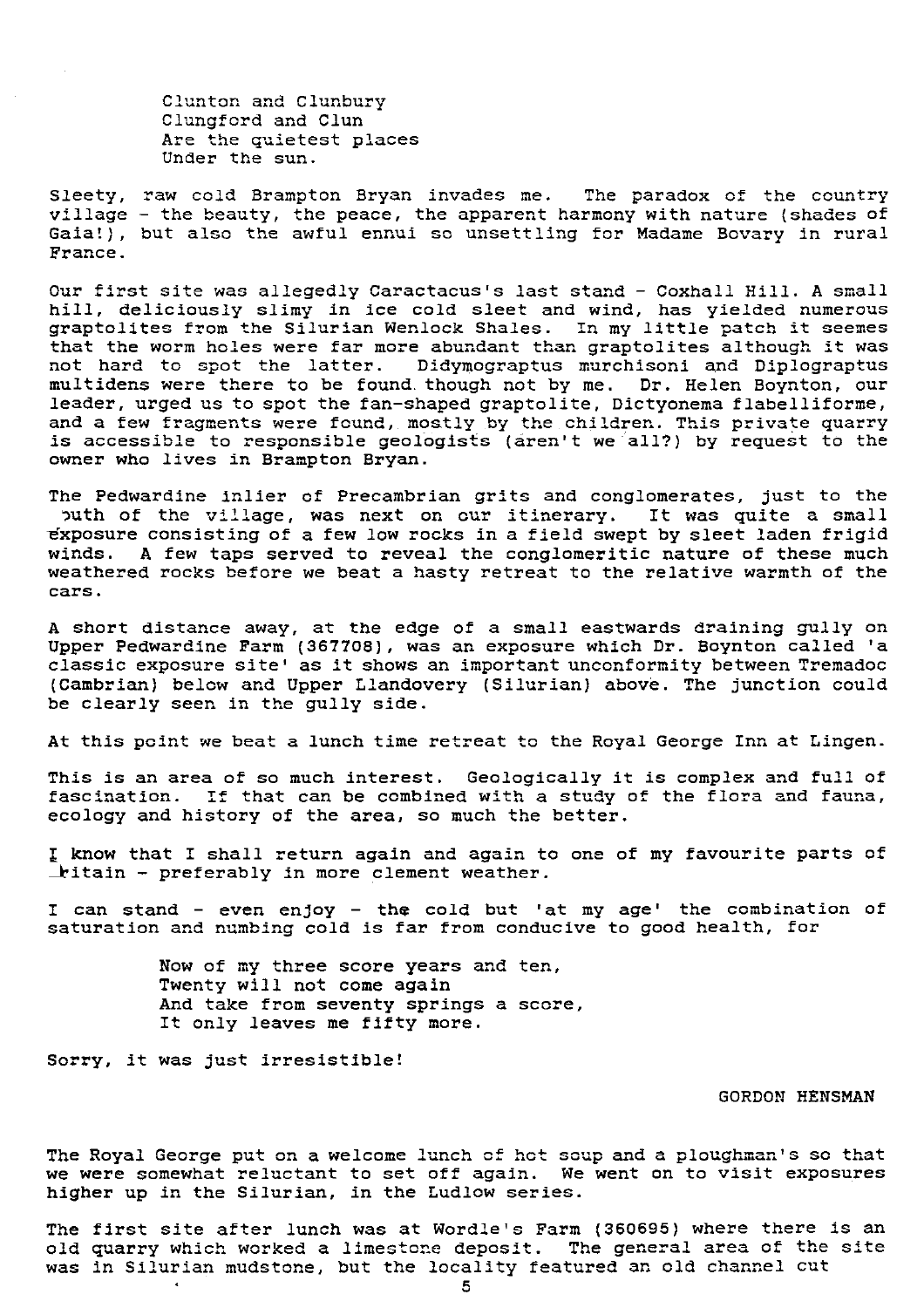through the mudstone which had been infilled by a boulder bed containing<br>corals. The limits of the channel could be traced and among various coral The limits of the channel could be traced and among various coral fragments, fragments of Favosites spp. were found.

The next locality was further up the Boresford Valley to a quarry (350700)<br>in the Lower Leintwardine formation (Silurian, Ludlow series). The site in the Lower Leintwardine formation (Silurian, Ludlow series). represented a submarine canyon at the edge of a continental shelf, with channel infill deposits which could be clearly seen in the quarry face. Dr. Boynton said that the quarry had produced few fossils, and although a few fragments of something were found, nothing was very convincing.

The final visit was to the north end of Brampton Bryan Park (351721) where there was an old quarry in the Whitcliffian formation (the highest member of the Ludlow series). Brachiopod fossils were found here in some quantity, in particular Salopina and Protochonetes.

So during the day the party had moved from the Precambrian to the top end of<br>Silurian Ludlow series, seeing a range of exposures in the process, Our Silurian Ludlow series, seeing a range of exposures in the process. thanks go to Dr. Boynton and to the Shropshire Geological Society for giving us such an interesting day.

PAUL SHILSTON

We were very pleased to welcome long-standing member Graham Hickman, his wife Kerry *and* children, who came up from home in Bucks specially for the field trip. **We** hope to see them again soon.

#### Mineral Exploration and the Environment - studies in the Pacific and the Andes by Professor Howard Colley of Oxford Brookes University

Professor Colley demonstrated that mining destroys the landscape. He showed that a rural landscape in Fiji had been turned into a town. He showed how, In order to drill, roads have to be built and how this can provide a way in for commericial farming and logging to destroy the tropical forest.

In Chile mining of porphyry copper, which is very low grade, involves digging huge holes from which 95%-995 is waste. Such mining involves taking out 150,000 tons of rock per day. Storing the waste poses problems as the piles of rubbish may be unstable on steep slopes and crushing it and pumping it oul to sea provides further pollution.

In Cornwall the tin mining was underground and a century later the mines provide a romantic background to tourism, but underground the sulphlde minerals break down being affected by acid waters, and rivers like the red river near Cambourne pollute the sea.

Exploiting minerals provide benefits to the third world. Professor Colley quoted the economic returns to Fiji of £18m from minerals revenue, and also benefits from improved energy and water supplies. In Papua New Guinea the enormous rewards went to the central government. The local people benefited little, so a separatist group started a civil war and government troops were sent into the mining area.

The Emperor mine in Fiji is owned by a multinational company registered in the Isle of Man. Local people are subject to decisions made in far away tax havens.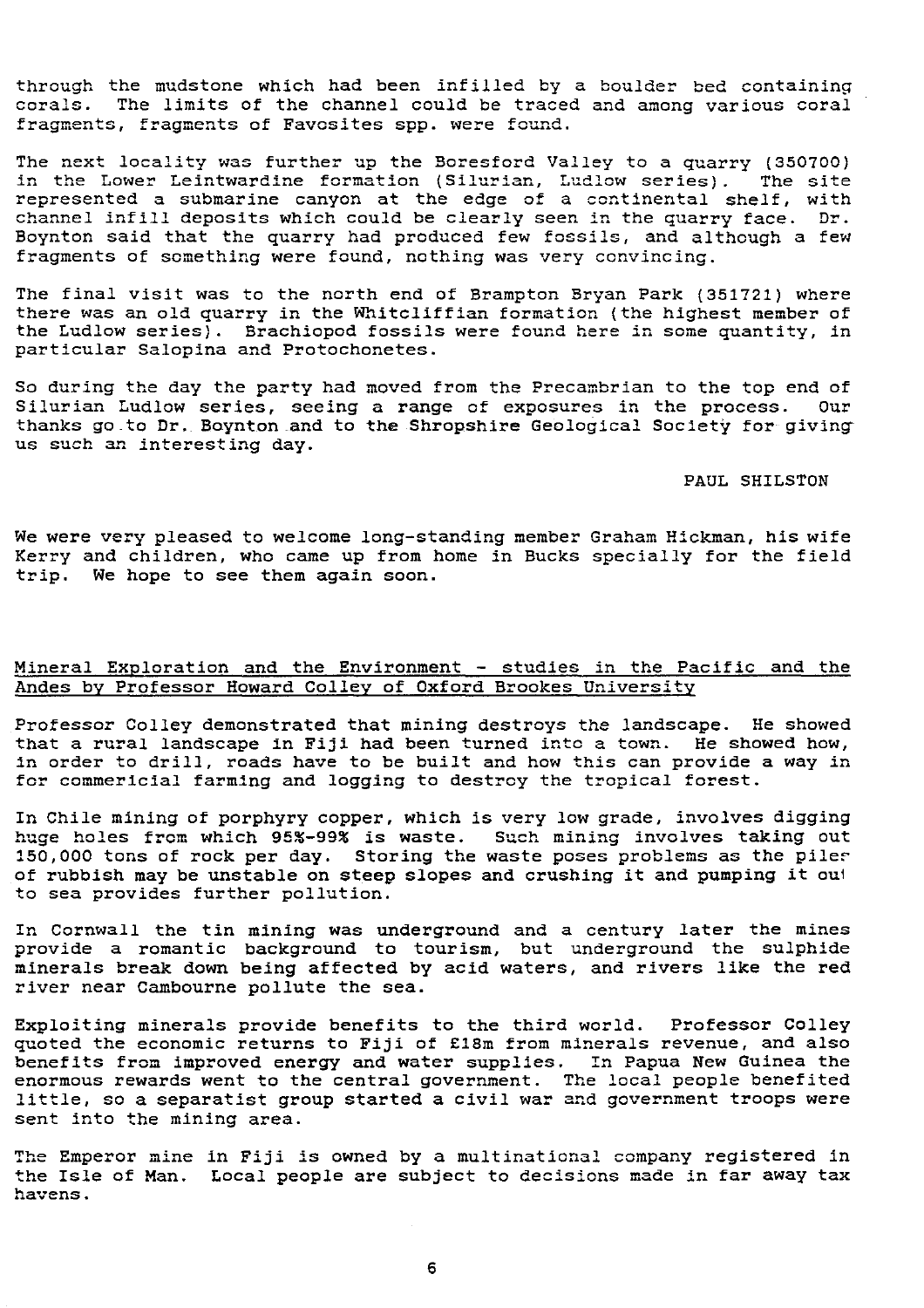In Chile the copper is extracted from the powdered rock by froth flotation. Air bubbles are forced through a mixture of powdered rock and chemical reagents. Chemicals and waste dumped in the river result in a frothy scum 70 **km** from the plant. Local entrepreneurs try to extract minerals from waste to sell back to the mine, but they lack the safety controls of the big companies and are working with very dangerous chemicals.

Smelting of copper in the High Andes creates great air pollution in the stable air conditions of desert temperature inversions.

Gold extraction involves the use of cyanide to leach the gold out, or mercury. The multinationals are careful because they need to preserve their image but the small local syndicate replicating the extraction techniques may be oblivious to the need for care.

*Training in* Geology, Professor Colley argued, can produce people adept at monitoring and protecting the environment because the techniques of mining can be applied to the cleaning of sites. The new geologist needs skills in water geochemistry, soil bcience, environmental awareness and geotechnics as well as in the traditional disciplines. There are now more jobs in land restoration and conservation than in mining, and the mapping being done by the BGS is now of a different nature preparing maps of engineering Geology, ,e cohesiveness of soils etc. Mining and quarrying companies now think

vironmentally and require newer skills although the oil industry does not seem to have moved in this direction.

KATE ASHCROFT

#### *=T TORZ AL.*

I have found it increasingly difficult to get to meetings over the last year. My route has almost invariably been blocked by oil cans, orange cones and diversion signs. Indeed to a visitor to the Black Country the region has appeared to have had diversion signs randomly distributed in an attempt perhaps to disorientate and thus ensnare intruders. Fortunately the natives proved friendly, or I might still be lost in a jungle of housing estates. On the occasions when I've found my way to the Ward Arms withour major errors, the homeward journey has at times involved visits to areas of the Black Country which I suspect may never have been mapped or registered for juncil Tax.

The explanation for my confusion has been the enormous land reclamation scheme undertaken by the Black Country Development Corporation. Imagine my surprise when on a recent trip I encountered a major highway passing through the region with bold signs indicating the way to the geological mecca of Dudley.

The work has been done with the help of firms with a wealth of local knowledge, firms such as Johnson, Poole and Bloomer. We can be proud that our vice-chairman, Graham Worton, has been involved on site and has such a commitment to the area and to the environment that the area has been made a better, cleaner place. Other members involved in the operation are Adrian Collings of Ove Arup, Stuart Homer of the B.C.D.C. and Steve Hughes o Douglas Technical Services. There must be others unknown to me. Geologists are active in practical ways in improving the environment. (This scheme of reclalamtion is only the latest in a process that has been going on over many years. Douglas Warren tells me that Dudley was the first authority to fill up limestone caverns using sand as infilling). It is good to know that restoration of polluted land in urban areas should mean less destruction of green-field sites.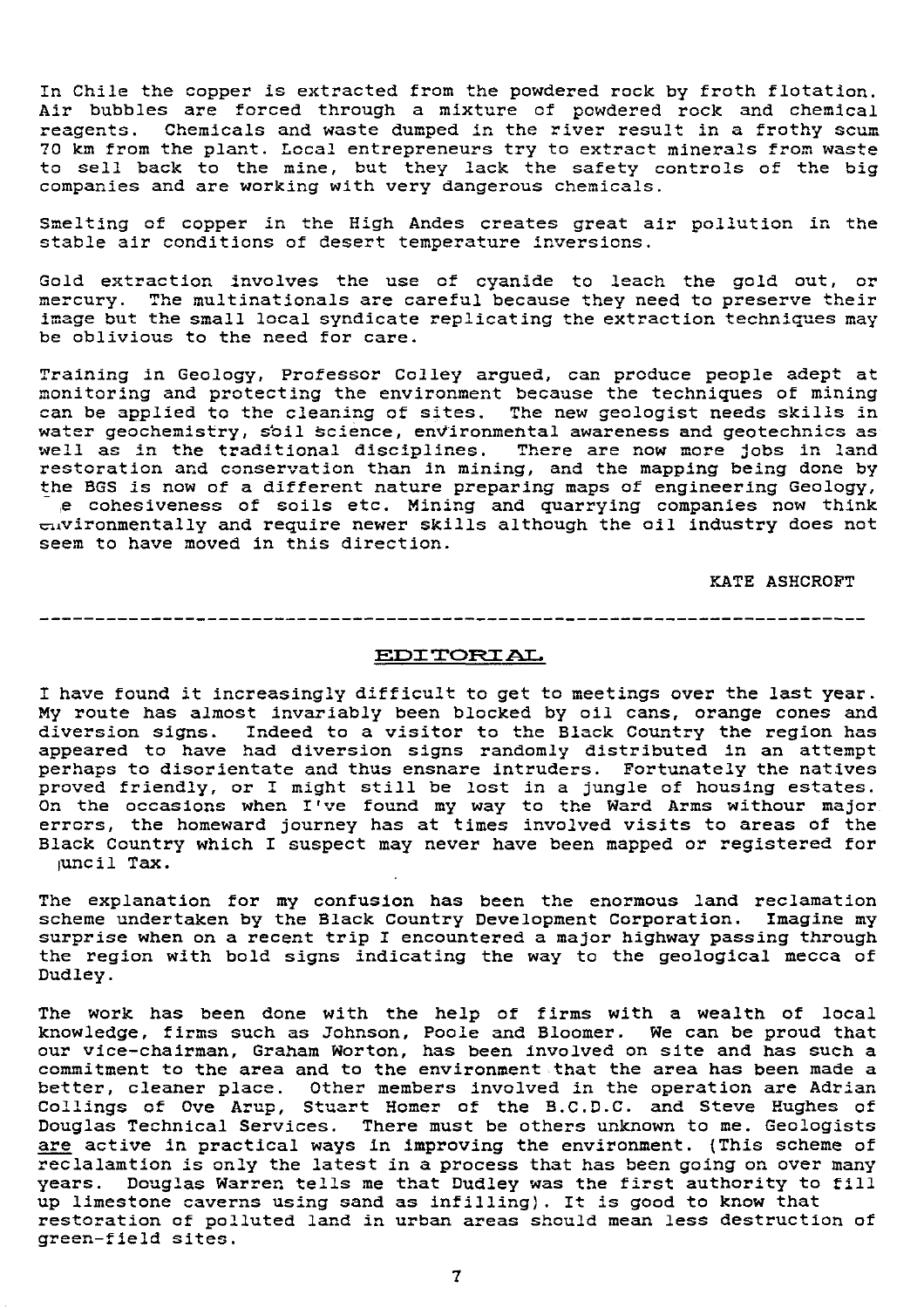#### THE CONSERVATION COLUMN

Ths Society maintains its active role in local conservation and the past two months have seen Alan Cutler appointed as the regional Working Group Officer for the RIGS initiative by English Nature.

Alan will chair and convene meetings of those responsible for geological conservation from the Midlands region, which reaches from Nottinghamshire to Hereford and Worcester, across to the Welsh Borders and up to North Stafforshire.

The first meeting was recently held at Dudley Museum as a good central venue, with a record of excellence and leadership in the field of earth science conservation through the efforts of BCGS and Dudley MBC.

Colin Reid has been mudging' along the visionary "Code of Practice for Geologica Conservation" within the council itself and a working group consisting of Alan, Colin and Graham, has been reviewing sites and liaising with companies and councils over the "Dudley Volcano" site at Tansey Green and the Barton Hill Quarry site in Walsall.

Graham hopes to organise some practical 'digging' type work now the summer is with us and the Society will convene an inaugural meeting of interested Society members to explain more fully the Society's role in Geological Conservation in September.

Perhaps the most important of BCGS' recent conservation activities was the visit by the Council of English Nature to view the activities of the Voluntary Sector in the Urban domain. Colin and Alan explained the importance of urban geological sites in the field at Wren's Nest and Saltwells Wood and even had the council members 'fossiling'.

The ultimate success of this meeting however, has been the re-instatement of the Castle Hill earth heritage/conservation centre concept in Dudley's Millenium Fund bid. This ensures that geology and its conservation remain as high profile, important and valued aspects of the Council's environmental and leisure work.

GRAHAM WORTON

<sup>1</sup> Both Graham and Colin claim to know the meaning of this term which is unrecorded in my dictionary. Ed.

# NECn7 I T SF E <sup>E</sup>

#### 1. Geological Weekend in Derbyshire

Manchester Geological Association is running a weekend in Derbyshire based at Matlock Bath, visiting the Bakewell and Matlock areas. BCGS members are invited to attend. Visitors should arrange their own transport and accommodation. There is an attendance charge of £2 for the whole weekend. Those interested should contact the organiser who can also provide a list of accommodation addresses: Jim Spencer, Manchester Geological Association

3 Merlyn Court, Austin Drive, Didsbury, Manchester M20 6EA Home phone 0161 434 7977.

2. 'Monsters of the Deep' continues at Dudley Museum until September, Mondays to Saturdays 10 a.m. to 5 p.m.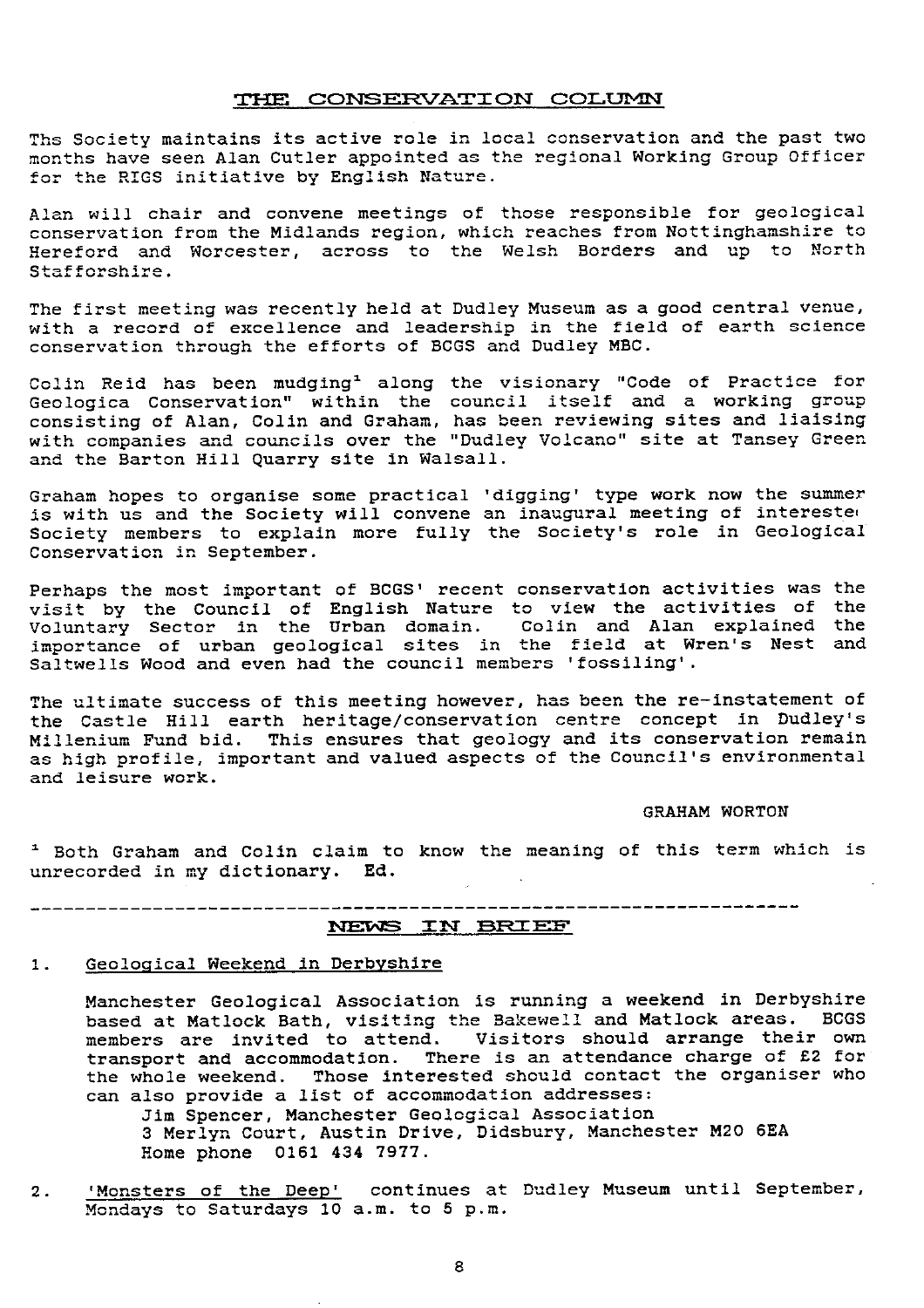#### 3. Welcome to new members

M. Single and family of Walsall.

- 4. Back copies of 'The Quarterly Journal of Engineering Geology' and 'Geoscientist' are available (free, 1 believe) from Douglas Warren. Phone 01384 253804.
- 5. The permanent exhibition of fossils from the Fraser Collection has opened at Wolverhampton Museum and Art Gallery. Entitled 'Dr. Fraser's Fossils', it is designed primarily for children. The fossils on view are splendid. There is a talking geological clock, a display of fossils on the sea bed which lights up to reveal a living coral reef. Technical terms are reduced to a minimum. There is a reconstruction of Dr. Fraser's study and the exhibition is aesthetically very pleasing.

Exate Ashcroft Cancel Controllering and Paul Shilston Paul Shilston<br>18 Worcester Lane Cancel Controllering and Management Controllering and Management Controllering and Managemen Sutton Coldfield<br>B75 5NB

#### Editor Secretary

16 St. Nicolas Gardens<br>Kings Norton Birmingham **538 STW**

Tel: 0121 308 6783 Tel: 0121 459 3603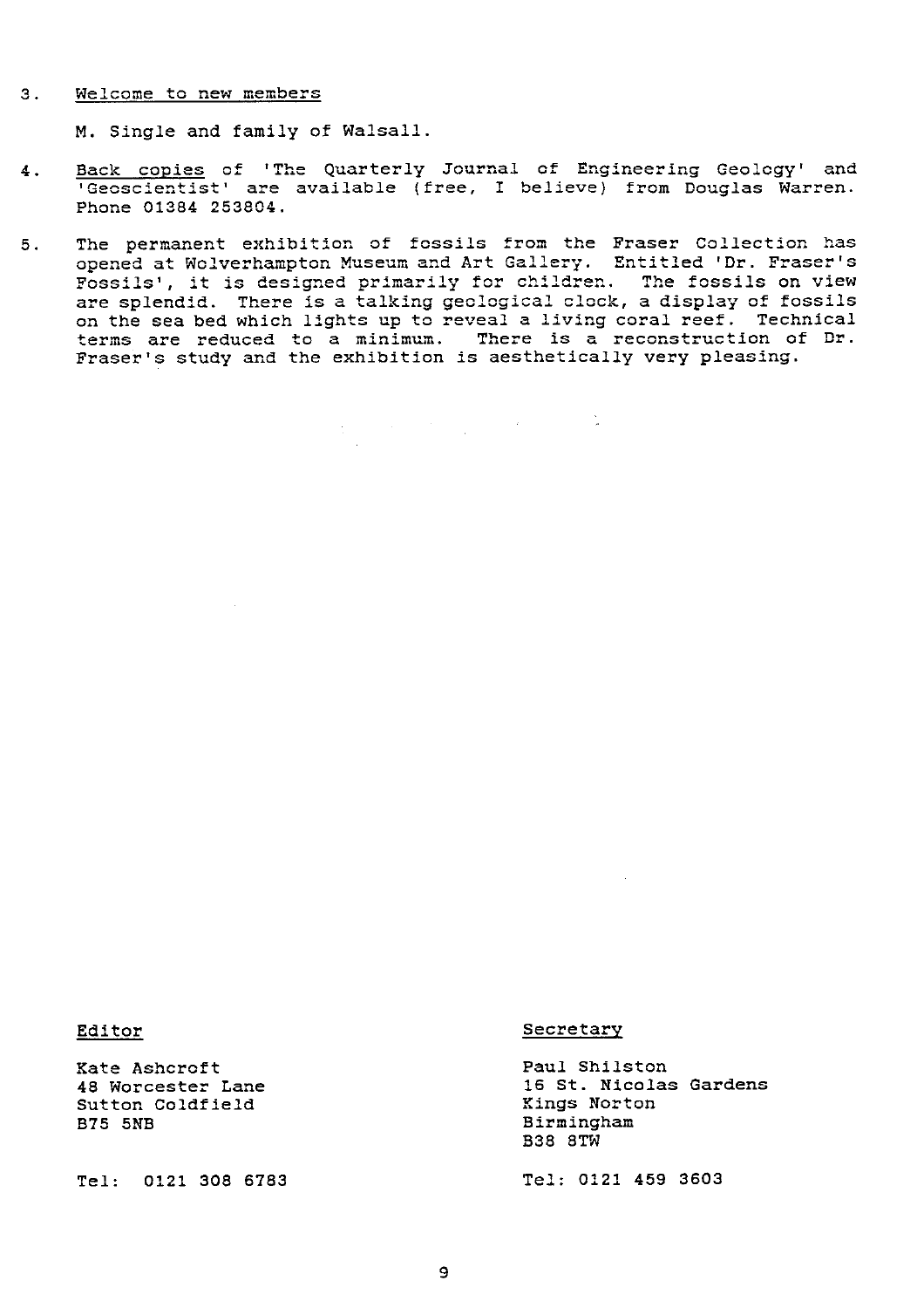### **GEOLOGICAL WORDSEARCH**

| M | O | R | В | В       | Α | G | Α | L | E | N | Α | D | H | В | II |
|---|---|---|---|---------|---|---|---|---|---|---|---|---|---|---|----|
| O | Ο | н | o | R       | Ν | F | E | L | S | Α | ı | O | Υ | X | L  |
| Η | Z | Y | R | Α       | C | E | o | P | D | Ρ | 1 | R | D | F | L  |
| o | E | O | E | D       | F | E | F | Y | A | P | Н | S | R | ı | 1  |
| R | S | L | U | S       | т | R | E | R | Χ | Е | U | н | O | J | P  |
| O | L | ı | V |         | N | E | D | 1 | T | O | N | М | T |   | Α  |
| ٧ | Κ | T | ł | L       | L | U | Ε | т | R | A | I | L | н | J | L  |
| ł | S | E | S | ο       | 1 | ٧ | Т | Ë | S | J | L | O | Е | S | S  |
| C | H | E | R | Т       | L | М | F | F | U | T | O | ٧ | R | W | Ρ  |
|   | A | Ć | P | O       | w | 1 | Р | L | Α | H | Α | R | Μ | R | S  |
| C | L | ŧ | ۷ | P       | N | 1 | G | o | Y | L | K | s | A | L | Е  |
|   | E | E | D | $\circ$ | E | Н | N | o | P | E | ĸ | Α | L | Ο | H  |
| A | S | н | В | S       | E | P | J | D | C | о | М | ł | Α | E | S  |
| T | Η | R | P | Y       | R | o | χ | Ε | N | Ε | R | С | М | в | М  |
| M | Α | G | М | Α       | С | R | G | S | Υ | Ε | N | 1 | Τ | Е | 1  |
| Ç |   | o | Z | O       | S | E | M | Α | R | в | Ł | Ε | L | N | C  |

Gordon Hensman

### FIFTY GEOLOGICAL TERMS CAN BE FOUND IN THIS SQUARE

### WORDS MAY BE HORIZONTAL **(FORWARD** OF REVERSED), VERTICAL (RIGHT WAY UP OR UPSIDE DOWN), OR DIAGONAL.

#### ANSWERS TO CROSSWORD IN THE LAST NEWSLETTER

#### ACROSS

1. Nitrate 5. Pangaea 9. **Stratovolcanoes** 10. Epic 11. Pilot 12. Thin 15. Thalweg 16. Seismic 17. Laminar 19. Rebound 21. Core 22. Adopt 23. **Soap** 26. Pribilof Islands 27. Died out 28. Element DOWN 1.Nascent 2. Terminal Moraine 3. Ante **4. Envying** 5. Pillows 6. Neap 7. A Roche **Moutonnee** 8. Arsenic 13. Twins 14. Limbo 17. Lycopod 18. Redcoat 19. Reptile 20. Deposit 24. Silo 25. Floe